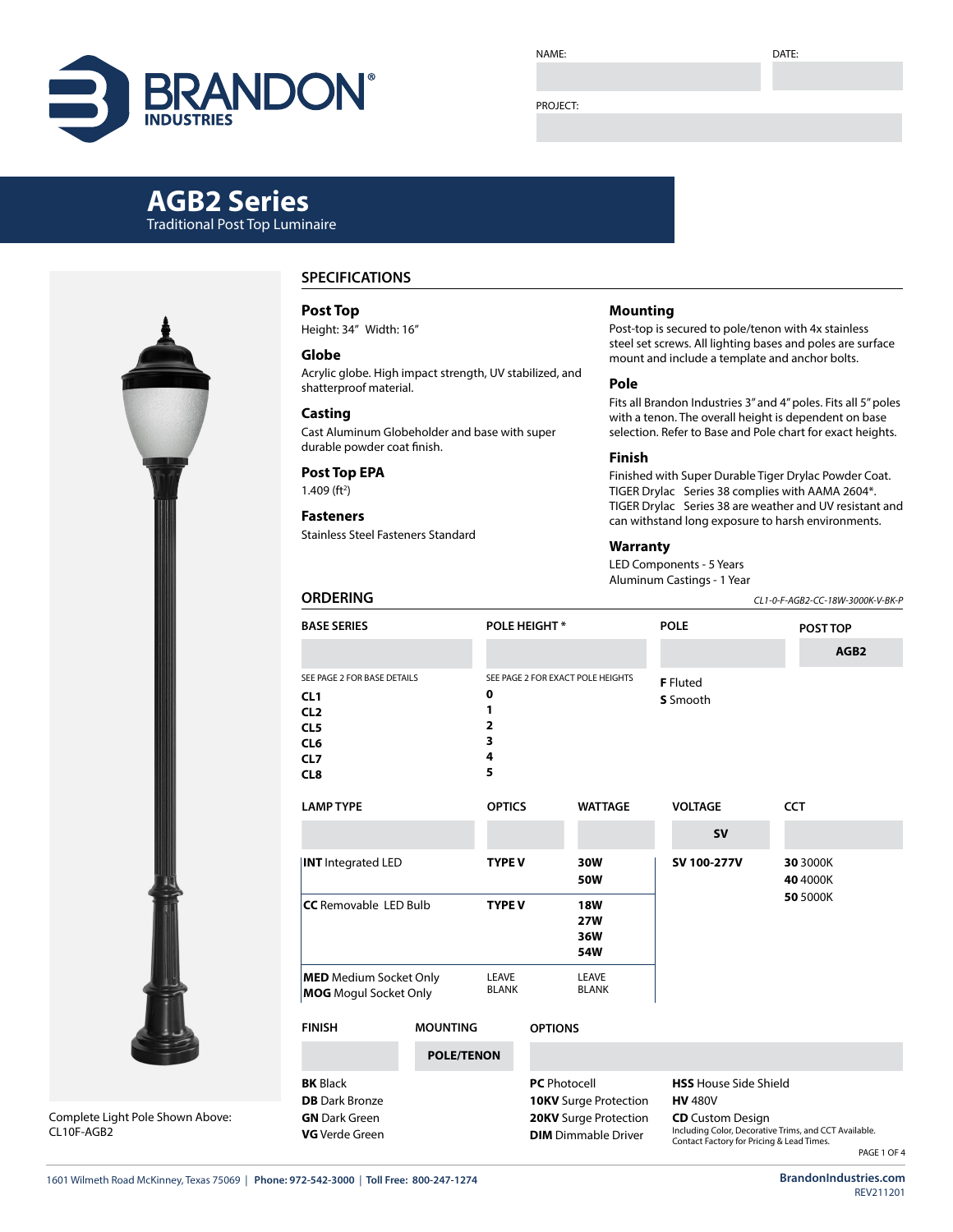

# **ENERGY CHART POLE OPTIONS FLUTED SMOOTH LAMP TYPE WATTAGE LUMEN LM/W INT 30W 3,300 110lm/w INT 50W 5,500 110lm/w CC 18W 2,520 140lm/w CC 27W 3,800 140lm/w CC 36W 5,000 140lm/w CC 54W 7,600 140lm/w**

#### **OVERALL COMPLETE UNIT HEIGHT**

| <b>BASE</b>            |          | CL <sub>1</sub> | CL <sub>2</sub>    | CL <sub>5</sub> | CL <sub>6</sub> | CL <sub>7</sub> | CL <sub>8</sub> |  |
|------------------------|----------|-----------------|--------------------|-----------------|-----------------|-----------------|-----------------|--|
| <b>POLE DIAMETER</b>   |          | 3''             | $4^{\prime\prime}$ | 4 <sup>''</sup> | 4 <sup>''</sup> | 5''             | 4 <sup>''</sup> |  |
|                        | $\bf{0}$ | 9'4             | 10'4''             | 9'8''           | 9'10''          | 9'9''           | 9'4''           |  |
|                        |          | 10'4''          | 11'4''             | 10'8''          | 10'10''         | 10'9''          | 10'4''          |  |
| <b>BASE &amp; POLE</b> | 2        | 11'4''          | 12'4''             | 11'8''          | 11'10''         | 11'9''          | 11'4''          |  |
| <b>HEIGHTS</b>         | 3        | 12'4''          | 13'4''             | 12'8''          | 12'10"          | 12'9''          | 12'4''          |  |
|                        | 4        | 13'4''          | 14'4''             | 13'8''          | 13'10''         | 13'9''          | 13'4''          |  |
|                        | 5        | 14'4''          | 15'4''             | 14'8''          | 14'10"          | 14'9"           | 14'4''          |  |

#### **BASE OPTIONS**



Qty. (3) – 1/2" Anchor Bolts Access Door – 5.5" tall x 4" wide



Qty. (4) – 3/4" Anchor Bolts Access Door – 9.5" tall x 11" wide



**CL1 CL2 CL5** Qty. (4) – 3/4" Anchor Bolts Access Door – 5" tall x 6" wide



**CL6 CL7 CL8** Qty. (4) – 3/4" Anchor Bolts Access Door – 9.5" tall x 9" wide



Qty. (3) – 3/4" Anchor Bolts Access Door – 9" tall x 9" wide



Qty. (3) – 3/4" Anchor Bolts Access Door – 7" tall x 7" wide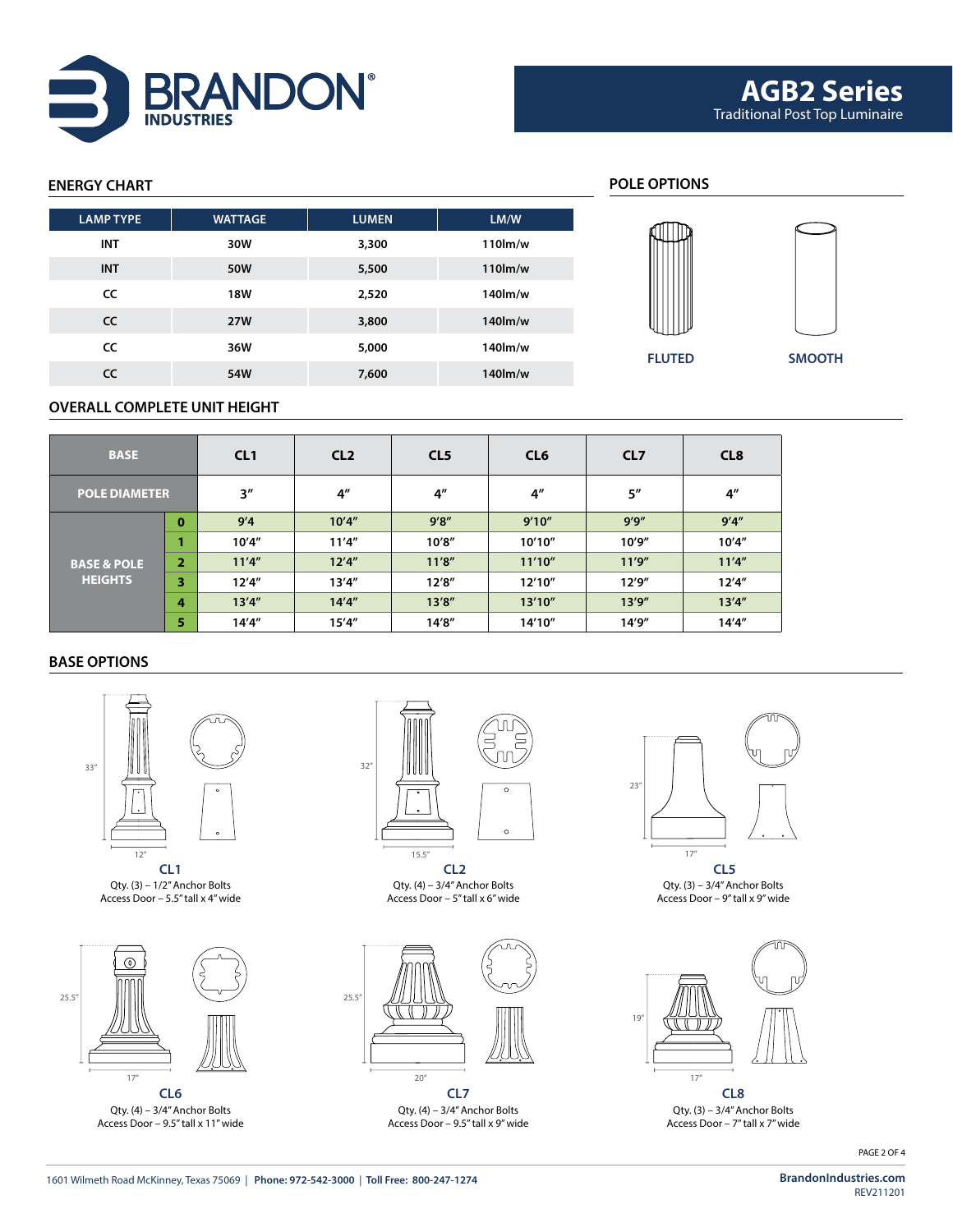

#### **EPA DATA - POLE AND BASE**

Maximum Allowable Effective Projected Area (EPA) for wind speed with 3-second gust.

| <b>PRODUCT</b>         |         | <b>BASE</b> |                 | <b>ANCHOR</b>           |       | <b>POLE</b>        |       |        | MAX EPA - POST TOP FIXTURE (FT <sup>2</sup> )<br><b>WIND SPEED - MPH</b> |       |       |       |      |      |      |      |      |
|------------------------|---------|-------------|-----------------|-------------------------|-------|--------------------|-------|--------|--------------------------------------------------------------------------|-------|-------|-------|------|------|------|------|------|
|                        | н       | Hgt         | Dia             | Qty                     | Dia   | OD                 | Wall  | Length | 105                                                                      | 110   | 120   | 130   | 140  | 150  | 160  | 170  | 180  |
| <b>CL1 FLUTED POLE</b> |         |             |                 |                         |       |                    |       |        |                                                                          |       |       |       |      |      |      |      |      |
| CL <sub>10F</sub>      | 9'4''   | 33''        | 12"             | $\overline{3}$          | 1/2"  | 3 <sup>n</sup>     | 0.125 | 7'0''  | 4.32                                                                     | 3.87  | 3.13  | 2.56  | 2.10 | 1.74 | 1.44 | 1.19 | 0.98 |
| CL11F                  | 10'4''  | 33''        | 12"             | 3                       | 1/2"  | 3 <sup>n</sup>     | 0.125 | 8'0''  | 3.63                                                                     | 3.23  | 2.57  | 2.06  | 1.66 | 1.33 | 1.06 | 0.84 | 0.66 |
| CL12F                  | 11'4''  | 33''        | 12''            | $\overline{\mathbf{3}}$ | 1/2'' | 3 <sup>n</sup>     | 0.125 | 9'0''  | 3.05                                                                     | 2.69  | 2.10  | 1.64  | 1.27 | 0.98 | 0.74 | 0.54 | 0.37 |
| CL13F                  | 12'4''  | 33''        | 12''            | 3                       | 1/2"  | 3 <sup>n</sup>     | 0.125 | 10'0'  | 2.55                                                                     | 2.22  | 1.68  | 1.27  | 0.93 | 0.66 | 0.44 | 0.26 | 0.11 |
| CL14F                  | 13'4''  | 33''        | 12''            | $\overline{\mathbf{3}}$ | 1/2"  | 3''                | 0.125 | 11'0'' | 2.11                                                                     | 1.81  | 1.31  | 0.93  | 0.62 | 0.38 | 0.18 | 0.01 |      |
| CL15F                  | 14'4''  | 33''        | 12"             | $\overline{\mathbf{3}}$ | 1/2"  | 3''                | 0.125 | 12'0'' |                                                                          |       |       |       |      |      |      |      |      |
| <b>CL2 FLUTED POLE</b> |         |             |                 |                         |       |                    |       |        |                                                                          |       |       |       |      |      |      |      |      |
| CL <sub>20F</sub>      | 10'4''  | 32"         | 12"             | 4                       | 1/2'' | 4 <sup>n</sup>     | 0.125 | 8'0''  | 7.73                                                                     | 6.93  | 5.64  | 4.63  | 3.83 | 3.18 | 2.65 | 2.22 | 1.85 |
| CL <sub>21</sub> F     | 11'4''  | 32"         | 12"             | $\overline{4}$          | 1/2'' | 4 <sup>n</sup>     | 0.125 | 9'0''  | 6.68                                                                     | 5.96  | 4.79  | 3.88  | 3.16 | 2.57 | 2.10 | 1.70 | 1.37 |
| CL <sub>22</sub> F     | 12'4''  | 32''        | 12''            | $\overline{a}$          | 1/2"  | $4^{\prime\prime}$ | 0.125 | 10'0'' | 5.78                                                                     | 5.13  | 4.06  | 3.23  | 2.57 | 2.04 | 1.61 | 1.25 | 0.95 |
| CL <sub>23</sub> F     | 13'4''  | 32"         | 12"             | $\overline{4}$          | 1/2"  | $4''$              | 0.125 | 11'0'' | 5.00                                                                     | 4.40  | 3.42  | 2.66  | 2.05 | 1.57 | 1.17 | 0.84 | 0.56 |
| CL <sub>24</sub> F     | 14'4''  | 32"         | 12"             | 4                       | 1/2"  | 4 <sup>n</sup>     | 0.125 | 12'0'' | 4.31                                                                     | 3.75  | 2.85  | 2.14  | 1.59 | 1.13 | 0.77 | 0.46 | 0.20 |
| CL <sub>25F</sub>      | 15'4''  | 32"         | 12"             | $\overline{4}$          | 1/2"  | 4 <sup>n</sup>     | 0.125 | 13'0'' | 3.69                                                                     | 3.17  | 2.33  | 1.68  | 1.16 | 0.74 | 0.39 | 0.11 |      |
| <b>CL5 FLUTED POLE</b> |         |             |                 |                         |       |                    |       |        |                                                                          |       |       |       |      |      |      |      |      |
| CL50F                  | 9'8''   | 23''        | 17''            | $\overline{\mathbf{3}}$ | 3/4'' | 4 <sup>n</sup>     | 0.125 | 8'0''  | 7.63                                                                     | 6.89  | 5.60  | 4.60  | 3.80 | 3.16 | 2.63 | 2.19 | 1.83 |
| CL51F                  | 10'8''  | 23''        | 17''            | $\overline{\mathbf{3}}$ | 3/4'' | 4 <sup>n</sup>     | 0.125 | 9'0''  | 6.57                                                                     | 5.92  | 4.76  | 3.85  | 3.13 | 2.55 | 2.08 | 1.68 | 1.35 |
| CL52F                  | 11'8''  | 23''        | 17''            | $\overline{\mathbf{3}}$ | 3/4'' | $4''$              | 0.125 | 10'0'' | 5.67                                                                     | 5.10  | 4.03  | 3.21  | 2.55 | 2.02 | 1.59 | 1.23 | 0.93 |
| CL53F                  | 12'8''  | 23''        | 17''            | $\overline{\mathbf{3}}$ | 3/4'' | 4 <sup>n</sup>     | 0.125 | 11'0'' | 4.89                                                                     | 4.37  | 3.40  | 2.64  | 2.03 | 1.55 | 1.15 | 0.82 | 0.54 |
| CL54F                  | 13'8''  | 23''        | 17''            | 3                       | 3/4'' | $4^{\prime\prime}$ | 0.125 | 12'0'' | 4.20                                                                     | 3.73  | 2.83  | 2.12  | 1.57 | 1.12 | 0.75 | 0.44 | 0.19 |
| CL55F                  | 14'8''  | 23''        | 17''            | 3                       | 3/4'' | 4 <sup>n</sup>     | 0.125 | 13'0'' | 3.59                                                                     | 3.15  | 2.31  | 1.66  | 1.14 | 0.72 | 0.38 | 0.09 |      |
| <b>CL6 FLUTED POLE</b> |         |             |                 |                         |       |                    |       |        |                                                                          |       |       |       |      |      |      |      |      |
| CL60F                  | 9'10''  | 25.5''      | 17''            | $\overline{4}$          | 3/4'' | $4''$              | 0.125 | 8'0''  | 7.68                                                                     | 6.89  | 5.60  | 4.60  | 3.80 | 3.16 | 2.63 | 2.19 | 1.83 |
| CL61F                  | 10'10'' | 25.5''      | 17''            | 4                       | 3/4'' | 4 <sup>n</sup>     | 0.125 | 9'0''  | 6.64                                                                     | 5.92  | 4.76  | 3.85  | 3.13 | 2.55 | 2.08 | 1.68 | 1.35 |
| CL62F                  | 11'10"  | 25.5''      | 17''            | 4                       | 3/4'' | 4 <sup>n</sup>     | 0.125 | 10'0'' | 5.74                                                                     | 5.10  | 4.03  | 3.21  | 2.55 | 2.02 | 1.59 | 1.23 | 0.93 |
| CL63F                  | 12'10"  | 25.5''      | 17''            | $\overline{4}$          | 3/4'' | 4 <sup>n</sup>     | 0.125 | 11'0'' | 4.97                                                                     | 4.37  | 3.40  | 2.64  | 2.03 | 1.55 | 1.15 | 0.82 | 0.54 |
| CL64F                  | 13'10"  | 25.5''      | 17''            | 4                       | 3/4'' | $4''$              | 0.125 | 12'0'' | 4.28                                                                     | 3.73  | 2.83  | 2.12  | 1.57 | 1.12 | 0.75 | 0.44 | 0.19 |
| CL65F                  | 14'10"  | 25.5''      | 17''            | $\overline{4}$          | 3/4'' | 4 <sup>n</sup>     | 0.125 | 13'0'' | 3.66                                                                     | 3.15  | 2.31  | 1.66  | 1.14 | 0.72 | 0.38 | 0.09 |      |
| <b>CL7 FLUTED POLE</b> |         |             |                 |                         |       |                    |       |        |                                                                          |       |       |       |      |      |      |      |      |
| CL70F                  | 9'10''  | 24''        | 20''            | 4                       | 3/4'' | 5''                | 0.188 | 8'0''  | 17.19                                                                    | 15.53 | 12.81 | 10.69 | 9.01 | 7.65 | 6.54 | 5.62 | 4.85 |
| CL71F                  | 10'10"  | 24''        | 20 <sup>n</sup> | $\overline{4}$          | 3/4'' | 5''                | 1.188 | 9'0''  | 15.17                                                                    | 13.66 | 11.20 | 9.29  | 7.77 | 6.54 | 5.54 | 4.71 | 4.01 |
| CL72F                  | 11'10"  | 24''        | 20''            | $\overline{4}$          | 3/4'' | 5''                | 2.188 | 10'0'' | 13.46                                                                    | 12.09 | 9.84  | 8.09  | 6.71 | 5.59 | 4.67 | 3.91 | 3.28 |
| CL73F                  | 12'10"  | 24''        | 20''            | $\overline{4}$          | 3/4'' | 5''                | 3.188 | 11'0'' | 11.99                                                                    | 10.73 | 8.66  | 7.05  | 5.78 | 4.75 | 3.91 | 3.21 | 2.63 |
| CL74F                  | 13'10'' | 24''        | 20''            | 4                       | 3/4'' | 5''                | 4.188 | 12'0'' | 10.70                                                                    | 9.53  | 7.62  | 6.14  | 4.96 | 4.00 | 3.22 | 2.58 | 2.04 |
| CL75F                  | 14'10'' | 24''        | 20''            | 4                       | 3/4'' | 5''                | 5.188 | 13'0'' | 9.56                                                                     | 8.47  | 6.70  | 5.31  | 4.21 | 3.33 | 2.60 | 2.00 | 130. |
| <b>CL8 FLUTED POLE</b> |         |             |                 |                         |       |                    |       |        |                                                                          |       |       |       |      |      |      |      |      |
| CL80F                  | 9'4''   | 19''        | 17''            | $\overline{\mathbf{3}}$ | 3/4'' | 4 <sup>n</sup>     | 0.125 | 8'0''  | 7.63                                                                     | 6.85  | 5.56  | 4.56  | 3.77 | 3.13 | 2.60 | 2.17 | 1.81 |
| CL81F                  | 10'4''  | 19''        | 17''            | $\overline{\mathbf{3}}$ | 3/4'' | $4''$              | 0.125 | 9'0''  | 6.60                                                                     | 5.89  | 4.73  | 3.82  | 3.11 | 2.53 | 2.05 | 1.66 | 1.33 |
| CL82F                  | 11'4''  | 19''        | 17''            | $\overline{3}$          | 3/4'' | 4 <sup>n</sup>     | 0.125 | 10'0'' | 5.71                                                                     | 5.06  | 4.01  | 3.18  | 2.53 | 2.00 | 1.57 | 1.21 | 0.91 |
| CL83F                  | 12'4''  | 19''        | 17''            | $\overline{\mathbf{3}}$ | 3/4'' | 4 <sup>n</sup>     | 0.125 | 11'0'' | 4.94                                                                     | 4.34  | 3.37  | 2.61  | 2.01 | 1.53 | 1.13 | 0.80 | 0.53 |
| CL84F                  | 13'4''  | 19''        | 17''            | $\overline{\mathbf{3}}$ | 3/4'' | $4^{\prime\prime}$ | 0.125 | 12'0'' | 4.25                                                                     | 3.70  | 2.80  | 2.10  | 1.55 | 1.10 | 0.73 | 0.43 | 0.17 |
| CL85F                  | 14'4''  | 19''        | 17''            | $\overline{\mathbf{3}}$ | 3/4'' | 4 <sup>n</sup>     | 0.125 | 13'0'' | 3.64                                                                     | 3.13  | 2.29  | 1.64  | 1.12 | 0.70 | 0.36 | 0.08 |      |
| <b>NOTES</b>           |         |             |                 |                         |       |                    |       |        |                                                                          |       |       |       |      |      |      |      |      |

1. The pole material is aluminum extrusion per ASTM B221 alloy 6005 Temper T5 (35 ksi yield strength min, 15 ksi at welds per Table A.3.5 of the Aluminum Design Manual, 2010).

2. The pole is welded onto a cast aluminum base. Construction of the pole is continuous, with the exception of AB4, which requires a hand hole.

3. The maximum allowable EPA for signage is derived from: • The maximum allowable bending stress at the welded jointbetween the pole and the base,

• The maximum deflection at the top end of the pole being ≤ 5% of the exposed pole length with a 100-lb force applied at the top of pole, and

• The projected area of pole and sign combined.<br>A The geometric center of the light fixture area is along the centerline of the light pole (i.e. symmetric wind loading)<br>and centered at height, H plus half of the fixture h

5. The fixture is defined as the structure mounted to the top of the light pole. 6. The fixture height is assumed to be 38 in.

7. Pole bases and anchorage are to be engineered by others. 8. Reference ASCE 7-10 for wind forces. Exposure C category. Consult ASCE 7-10 for basic wind speeds in the

desired site locations. 9. The lights are not located near ridges, escarpments, or axisymmetric hills. Consult with an engineer for these

applications. 10. Local codes and standards applied by others.

11. View the wind zone map of the US here: [BrandonIndustries.com/EPA-Wind/](http://BrandonIndustries.com/EPA-Wind/)